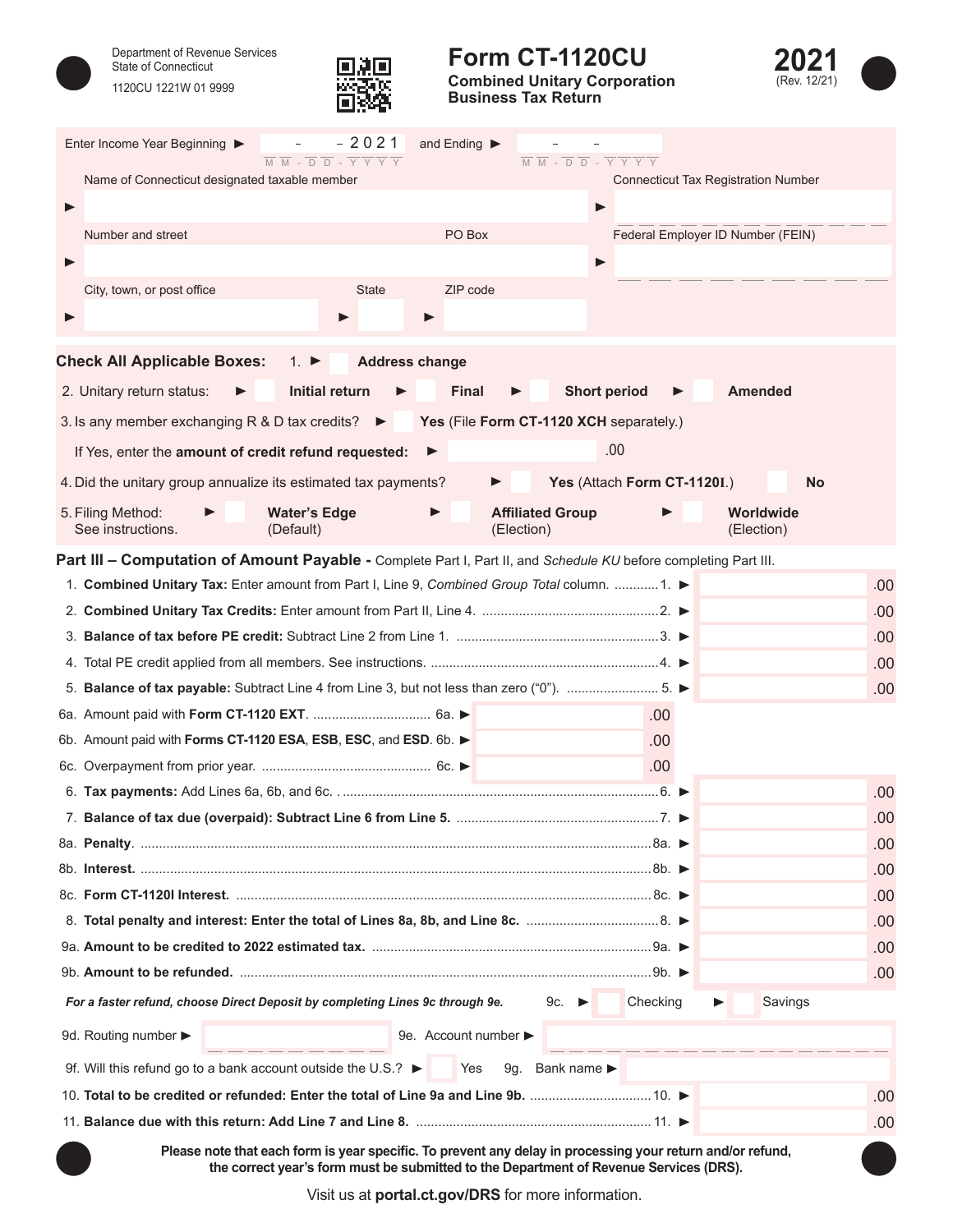



For more than 50 members, attach replicas of this page as needed, with the same information and begin numbering with 51.

## Schedule of Members Included in the Combined Unitary Return. (Enter taxable members first.)

|            | Line Member# | <b>Corporation Name</b>                                                                     | Taxable (Y/N)              | <b>CT Tax Registration Number*</b>                                                                  | <b>FEIN</b>           |
|------------|--------------|---------------------------------------------------------------------------------------------|----------------------------|-----------------------------------------------------------------------------------------------------|-----------------------|
| 1.         | 1.           | Designated Taxable Member                                                                   | $\sf Y$                    |                                                                                                     |                       |
| 2.         |              |                                                                                             | $\blacktriangleright$<br>▶ |                                                                                                     | ▶                     |
| 3.         |              |                                                                                             | ▶<br>▶                     |                                                                                                     | $\blacktriangleright$ |
| 4.         |              |                                                                                             | ▶<br>▶                     |                                                                                                     | ▶                     |
| 5.         |              |                                                                                             | ▶                          |                                                                                                     | ▶                     |
| $6.$       |              |                                                                                             | ▶                          |                                                                                                     | ▶                     |
| 7.         |              |                                                                                             | ▶                          |                                                                                                     | ▶                     |
| 8.         |              | hie<br>n a<br>NO                                                                            | ▶<br>▶                     |                                                                                                     | ▶                     |
| 9.         |              | $\overline{\phantom{0}}$<br>$\blacktriangledown$<br><b>START CONTROL</b><br>MU              | ▶<br>▶                     |                                                                                                     | ▶                     |
| 10.        |              |                                                                                             | ▶<br>▶                     |                                                                                                     | ▶                     |
| 11.        |              |                                                                                             | ▶                          |                                                                                                     | ▶                     |
| 12.        |              | <b>hou</b><br>$\sqrt{2}$                                                                    | ▶                          |                                                                                                     | ▶                     |
| 13.        |              |                                                                                             | ▶                          |                                                                                                     | ▶                     |
| 14.<br>15. |              |                                                                                             | ▶                          |                                                                                                     | ▶                     |
| 16.        |              |                                                                                             | ▶                          |                                                                                                     | ▶<br>▶                |
| 17.        |              | be<br>n M<br><u>ta Tit</u><br>M                                                             | ▶<br>▶                     |                                                                                                     | ▶                     |
| 18.        |              |                                                                                             | ▶                          |                                                                                                     | ▶                     |
| 19.        |              |                                                                                             | ▶                          |                                                                                                     | ▶                     |
| 20.        |              |                                                                                             | ▶<br>▶                     |                                                                                                     | ▶                     |
| 21.        |              | comple<br>ee                                                                                | ▶<br>▶                     |                                                                                                     | ▶                     |
| 22.        |              |                                                                                             | ▶                          |                                                                                                     | ▶                     |
| 23.        |              |                                                                                             | ▶                          |                                                                                                     | ▶                     |
| 24.        |              | and                                                                                         | ▶                          |                                                                                                     | ▶                     |
| 25.        |              |                                                                                             | ▶                          |                                                                                                     | ▶                     |
| 26.        |              |                                                                                             | ▶                          |                                                                                                     | ▶                     |
| 27.        |              |                                                                                             | ▶<br>▶                     |                                                                                                     | ▶                     |
| 28.        |              | SUD<br>mitt<br>$\Box$                                                                       | ▶<br>▶                     |                                                                                                     | ▶                     |
| 29.        |              | ш                                                                                           | ▶                          |                                                                                                     | ▶                     |
| 30.        |              |                                                                                             | ▶                          |                                                                                                     | ▶                     |
| 31.        |              | <b>CALL LA</b><br>里                                                                         | ▶                          |                                                                                                     | ▶                     |
| 32.        |              | THIAG<br>ш                                                                                  | ▶                          |                                                                                                     |                       |
| 33.        |              | LT L                                                                                        | ▶                          |                                                                                                     |                       |
| 34.        |              |                                                                                             |                            |                                                                                                     |                       |
| 35.        |              |                                                                                             |                            |                                                                                                     |                       |
| 36.        |              | 2 02 00 2                                                                                   |                            |                                                                                                     |                       |
| 37.        |              |                                                                                             | ▶                          |                                                                                                     |                       |
| 38.<br>39. |              |                                                                                             | ▶                          |                                                                                                     |                       |
| 40.        |              | I'ATILI                                                                                     | ▶                          |                                                                                                     |                       |
| 41.        |              |                                                                                             | ▶                          |                                                                                                     |                       |
| 42.        |              |                                                                                             | ▶                          |                                                                                                     |                       |
| 43.        |              |                                                                                             | ▶                          |                                                                                                     |                       |
| 44.        |              |                                                                                             | ▶                          |                                                                                                     |                       |
| 45.        |              |                                                                                             | ▶                          |                                                                                                     |                       |
| 46.        |              |                                                                                             | ▶                          |                                                                                                     |                       |
| 47.        |              |                                                                                             | ▶                          |                                                                                                     |                       |
| 48.        |              |                                                                                             | ▶                          |                                                                                                     |                       |
| 49.        |              |                                                                                             | ▶                          |                                                                                                     |                       |
| 50.        |              |                                                                                             | $\blacktriangleright$      |                                                                                                     |                       |
|            |              |                                                                                             |                            | *CT Tax Registration Number must be included for parent and all taxable members.                    |                       |
|            |              | Enter the total number of members $\blacktriangleright$<br>in this combined unitary return. |                            | Enter the total number of taxable members $\blacktriangleright$<br>in this combined unitary return. |                       |

Visit us at **portal[.ct.gov/DRS](https://portal.ct.gov/DRS)** for more information.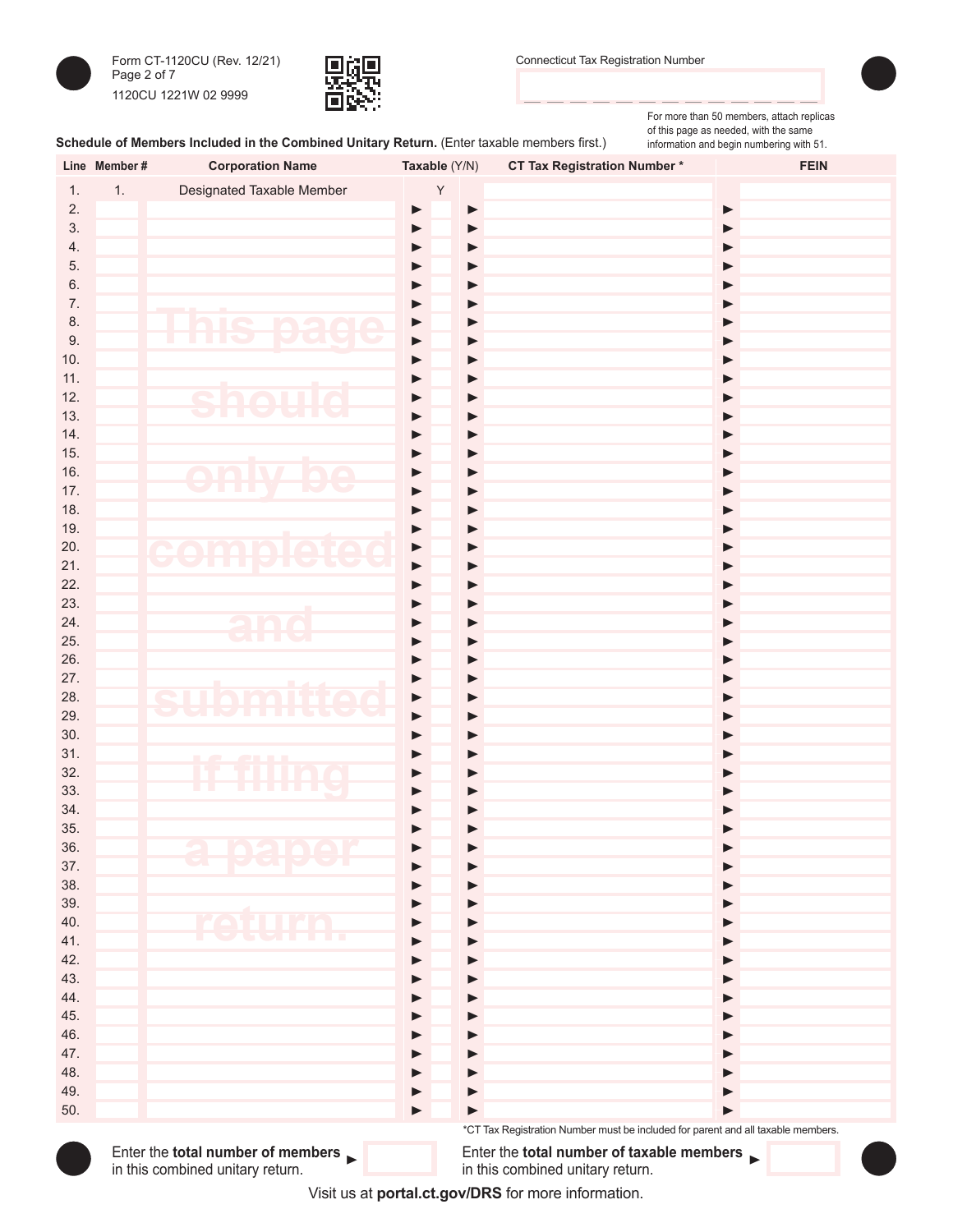

Form CT-1120CU (Rev. 12/21) Page 3 of 7 1120CU 1221W 03 9999



Connecticut Tax Registration Number



## **Column A Column B Column C PART I – Combined Group Total Tax Taxable Member #: Taxable Member #: Taxable Member #: Corporation name: Combined Group Total** 1. Tax on combined group net income from **Form CT-1120CU-NI**, Part III, Line 14. .00 2. Tax on combined group minimum tax base from **Form CT-1120CU-MTB**, Line 14.  $\blacktriangleright$   $\blacksquare$ 3. Enter the larger of Line 1 or Line 2.If greater than \$2,500,000, complete **Form CT-1120CU-NCB**. .00 4. Aggregate maximum tax: If Line 3 exceeds \$2,500,000, enter the amount from Form CT-1120CU-NCB, Part III, Line 5. Otherwise, enter zero ("0"). .00 5. If Line 4 is zero ("0"), enter the amount from Line 3. Otherwise, enter the lesser of Line 3 or Line 4. .00

**On Lines 6a, 6b, and 6c, enter each taxable member's share of amount shown on Line 5, as applicable:**

- 6a. If amount on Line 5 is based on combined group net income from Line 1, enter the corresponding amounts in each column as reported on Form CT-1120CU-NI, Part III, Line 13. Otherwise leave Line 6a blank.
- 6b. If amount on Line 5 is based on combined group minimum tax base from Line 2, enter the corresponding amounts in each column as reported on Form CT-1120CU-MTB, Line 10 (or Line 12, if applicable). Otherwise leave
- 6c. If amount on Line 5 is based on the aggregate maximum tax from Line 4, enter the corresponding amounts in each column as reported on Form CT-1120CU-NCB, Part III, Line 9. Otherwise leave Line 6c blank.
- 7. Surtax: Multiply each applicable tax amount on Line 6a, Line 6b, or Line 6c, by 10% (.10). If the tax amount in any column is \$250, enter zero ("0"). Enter the total of all columns on Line 7 in *Combined Group Total* column.
- 8. Recapture of tax credits: Enter the total of all columns on Line 8 in *Combined Group Total*
- 9. **Total tax:** Add Lines 6a, 6b, or 6c, and Lines 7 and 8. Enter the amount in each column on Part II, Line 1, and enter the total of all columns on Line 9 in *Combined Group Total* column. Enter the Combined Group Total on Part III, Line 1.

| concept namig annoame in oach colainn<br>reported on Form CT-1120CU-NI, Part III,<br>Line 13. Otherwise leave Line 6a blank.                                                    |     | .00 | .00 | .00 |
|---------------------------------------------------------------------------------------------------------------------------------------------------------------------------------|-----|-----|-----|-----|
| If amount on Line 5 is based on combined<br>group minimum tax base from Line 2, enter<br>the corresponding amounts in each column as<br>reported on Form CT-1120CU-MTB, Line 10 |     |     |     |     |
| (or Line 12, if applicable). Otherwise leave<br>Line 6b blank.                                                                                                                  |     | .00 | .00 | .00 |
| If amount on Line 5 is based on the aggregate<br>maximum tax from Line 4, enter the<br>corresponding amounts in each column as                                                  |     |     |     |     |
| reported on Form CT-1120CU-NCB, Part III,<br>Line 9. Otherwise leave Line 6c blank.                                                                                             |     | .00 | .00 | .00 |
| Surtax: Multiply each applicable tax amount<br>on Line 6a, Line 6b, or Line 6c, by 10% (.10).<br>If the tax amount in any column is \$250, enter                                |     |     |     |     |
| zero ("0"). Enter the total of all columns on<br>Line 7 in Combined Group Total column.                                                                                         | .00 | .00 | .00 | .00 |
| Recapture of tax credits: Enter the total of all<br>columns on Line 8 in Combined Group Total<br>column.                                                                        | .00 | .00 | .00 | .00 |
| Total tax: Add Lines 6a, 6b, or 6c, and Lines 7<br>and 8. Enter the amount in each column on<br>Part II, Line 1, and enter the total of all columns                             |     |     |     |     |
| on Line 9 in Combined Group Total column. Enter<br>the Combined Group Total on Part III, Line 1.<br>▶                                                                           | .00 | .00 | .00 | .00 |
|                                                                                                                                                                                 |     |     |     |     |

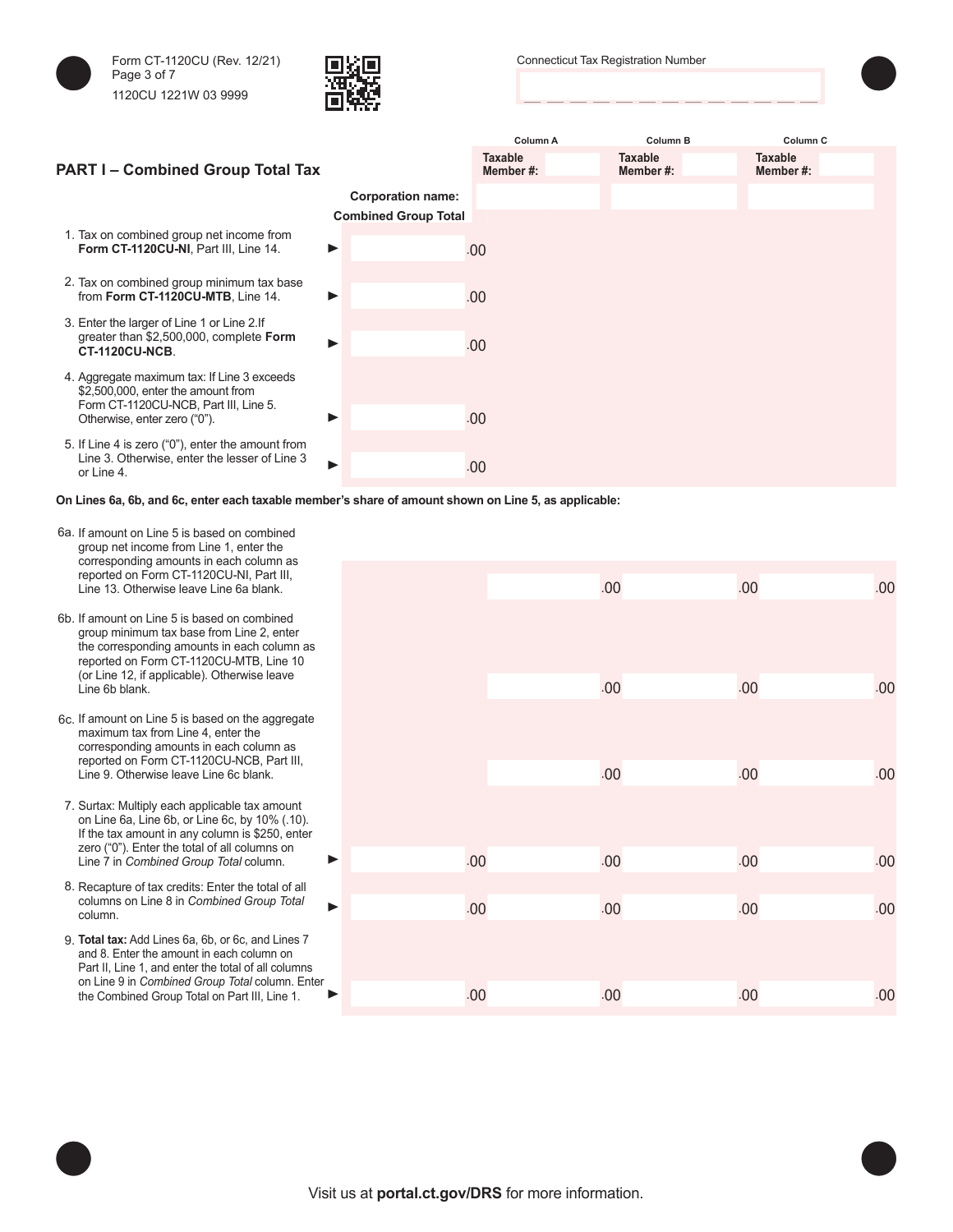



| Column D             |  | Column $E$           | Column F             | Column G             | Column H             |         |  |
|----------------------|--|----------------------|----------------------|----------------------|----------------------|---------|--|
| Taxable<br>Member #: |  | Taxable<br>Member #: | Taxable<br>Member #: | Taxable<br>Member #: | Taxable<br>Member #: |         |  |
|                      |  |                      |                      |                      |                      |         |  |
|                      |  |                      |                      |                      |                      |         |  |
| 1.                   |  |                      |                      |                      |                      |         |  |
|                      |  |                      |                      |                      |                      |         |  |
| 2.                   |  |                      |                      |                      |                      |         |  |
|                      |  |                      |                      |                      |                      |         |  |
| 3.                   |  |                      |                      |                      |                      |         |  |
|                      |  |                      |                      |                      |                      |         |  |
| 4.                   |  |                      |                      |                      |                      |         |  |
|                      |  |                      |                      |                      |                      |         |  |
|                      |  |                      |                      |                      |                      |         |  |
| 5.                   |  |                      |                      |                      |                      |         |  |
|                      |  |                      |                      |                      |                      |         |  |
|                      |  |                      |                      |                      |                      |         |  |
|                      |  |                      |                      |                      |                      |         |  |
|                      |  | .00                  | .00                  | $.00\,$              | $.00\,$              |         |  |
| 6a.                  |  |                      |                      |                      |                      | $.00\,$ |  |
|                      |  |                      |                      |                      |                      |         |  |
|                      |  |                      |                      |                      |                      |         |  |
|                      |  |                      |                      |                      |                      |         |  |
| 6b.                  |  | $.00\,$              | .00                  | $.00\,$              | .00                  | $.00\,$ |  |
|                      |  |                      |                      |                      |                      |         |  |
|                      |  |                      |                      |                      |                      |         |  |
|                      |  |                      |                      |                      |                      |         |  |
| 6c.                  |  | .00                  | $.00\,$              | .00                  | $.00\,$              | $.00\,$ |  |
|                      |  |                      |                      |                      |                      |         |  |
|                      |  |                      |                      |                      |                      |         |  |
| 7.                   |  | .00                  | .00                  | .00                  | .00                  | .00     |  |
|                      |  |                      |                      |                      |                      |         |  |
| 8.                   |  | $.00\,$              | $.00\,$              | $.00\,$              | $.00\,$              | .00     |  |
|                      |  |                      |                      |                      |                      |         |  |
|                      |  |                      |                      |                      |                      |         |  |
|                      |  |                      |                      |                      |                      |         |  |
| 9.                   |  | $.00\,$              | $.00\,$              | $.00\,$              | $.00\,$              | .00     |  |

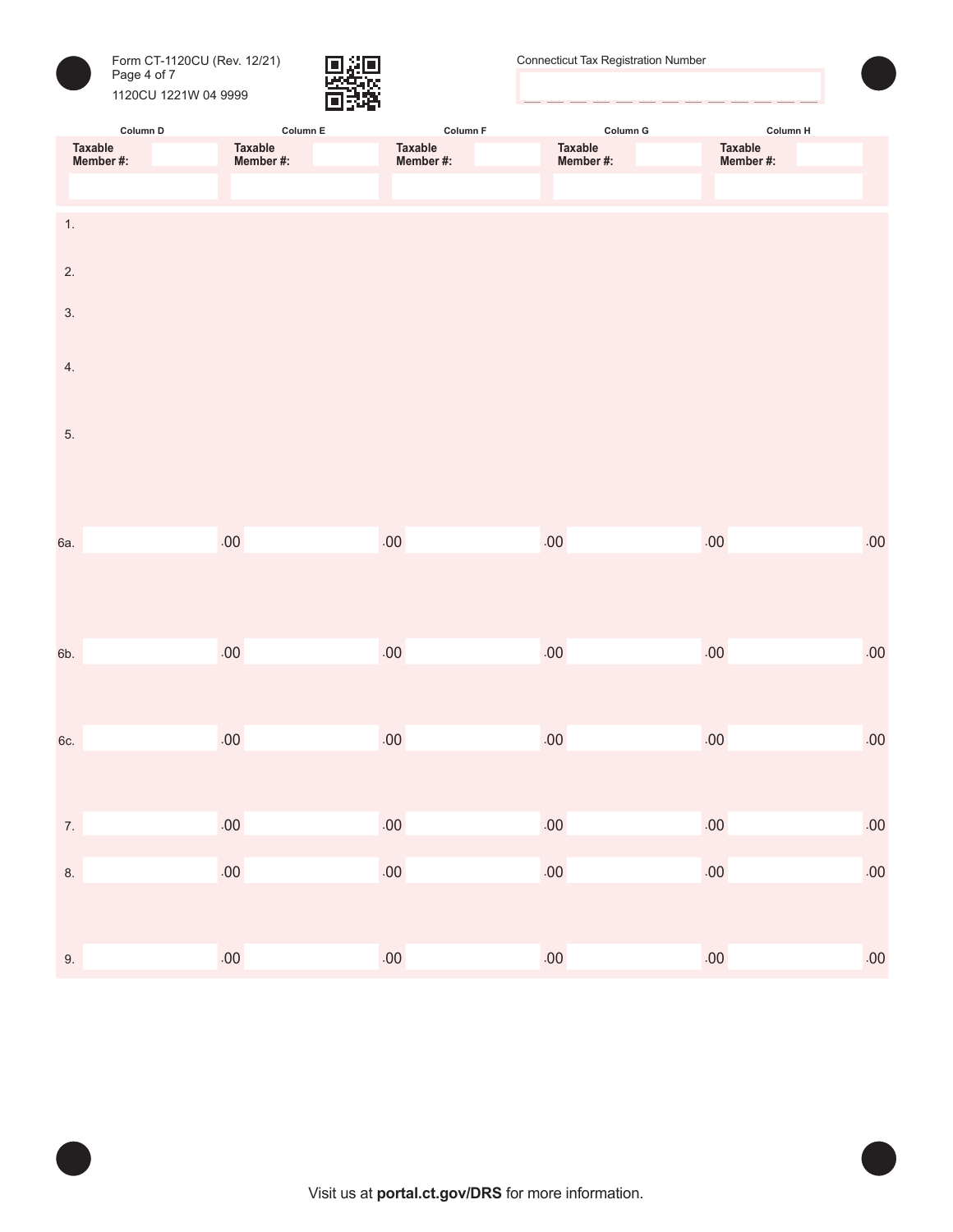





|                                                                                                                                         | Column A                    | Column B                   | Column <sub>C</sub>        | Column <sub>D</sub>        |     |
|-----------------------------------------------------------------------------------------------------------------------------------------|-----------------------------|----------------------------|----------------------------|----------------------------|-----|
| <b>PART II - Combined Group Unitary</b><br><b>Tax Credit Computation</b>                                                                | <b>Taxable</b><br>Member #: | <b>Taxable</b><br>Member#: | <b>Taxable</b><br>Member#: | <b>Taxable</b><br>Member#: |     |
| <b>Corporation name:</b>                                                                                                                |                             |                            |                            |                            |     |
|                                                                                                                                         |                             |                            |                            |                            |     |
| 1. Enter each member's separate tax liability<br>as reported on Part I, Line 9.                                                         |                             | .00                        | .00                        | .00                        | .00 |
| 2. Enter the lesser of Line 1 multiplied by<br>50.01% (.5001) or Line 1 minus \$250.                                                    |                             |                            |                            |                            |     |
| If negative, enter zero ("0").                                                                                                          |                             | .00                        | .00                        | .00                        | .00 |
| 3. Tax credits applied. Do not exceed the<br>amount reported on Line 2 in any column.                                                   |                             | .00                        | .00                        | .00                        | .00 |
|                                                                                                                                         |                             |                            |                            |                            |     |
| 4. Combined unitary tax credits: Add the amounts in each column on Line 3 and enter the total here and on Part III, Line 2.             |                             |                            |                            |                            | .00 |
| <b>Combined Unitary Group Net Operating Loss Summary</b>                                                                                |                             |                            |                            |                            |     |
|                                                                                                                                         |                             |                            |                            |                            |     |
| 1. Total apportioned net operating loss applied by combined unitary group members in 2021 from Form CT-1120CU-NI, Part III, Line 11. 1. |                             |                            |                            |                            | .00 |
| 2. Total apportioned net operating loss carryover available for use in 2022 by all combined unitary group members.                      |                             |                            |                            | $2. \triangleright$        | .00 |
|                                                                                                                                         |                             |                            |                            |                            |     |
| <b>Combined Unitary Group Pass-Through Entity (PE) Tax Credit Summary</b>                                                               |                             |                            |                            |                            |     |
| 1. PE credit carryforward from 2020.                                                                                                    |                             |                            |                            | $1. \triangleright$        | .00 |
| 2. Enter the sum of 2021 PE credits reported in each column on 2021 Form CT-1120CU-MI, Part I, Line 10.                                 |                             | $2. \triangleright$        | .00                        |                            |     |
| 3. Total 2021 PE credit available. Add Line 1 and Line 2.                                                                               | $3. \triangleright$         | .00                        |                            |                            |     |
| 4. PE credit applied in 2021 from Form CT-1120CU, Part III, Line 4.                                                                     |                             | $4. \triangleright$        | .00                        |                            |     |
| 5. PE credit carryforward: Subtract Line 4 from Line 3.                                                                                 |                             | 5.                         | .00                        |                            |     |

**DECLARATION:** I declare under the penalty of law that I have examined this return and, to the best of my knowledge and belief, it is true, complete, and correct. I understand the penalty for willfully delivering a false return or document to the Department of Revenue Services (DRS) is a fine of not more than \$5,000, imprisonment for not more than five years, or both. The declaration of a paid preparer other than the taxpayer is based on all information of which the preparer has any knowledge.

|                | Corporate officer's name (print) |                           | Corporate officer's signature |                                |                              |         |
|----------------|----------------------------------|---------------------------|-------------------------------|--------------------------------|------------------------------|---------|
| <b>Sign</b>    |                                  |                           |                               |                                |                              |         |
| <b>Here</b>    |                                  |                           |                               |                                | $M$ $M$ -<br>$D -$<br>$\Box$ | Y Y Y Y |
| Keep a         | Title                            | Telephone number          |                               | May DRS contact the preparer   | <b>Yes</b>                   | No.     |
| copy of        |                                  |                           |                               | shown below about this return? |                              |         |
| this<br>return | Paid preparer's name (print)     | Paid preparer's signature | Date                          |                                | Preparer's SSN or PTIN       |         |
| for your       |                                  |                           |                               |                                |                              |         |
| records.       | Firm's name and address          | Firm's FEIN               |                               | M M - D D - Y Y Y Y            | Telephone number             |         |
|                |                                  |                           |                               |                                |                              |         |
|                |                                  |                           |                               |                                |                              |         |
|                |                                  |                           |                               |                                |                              |         |
|                |                                  |                           |                               |                                |                              |         |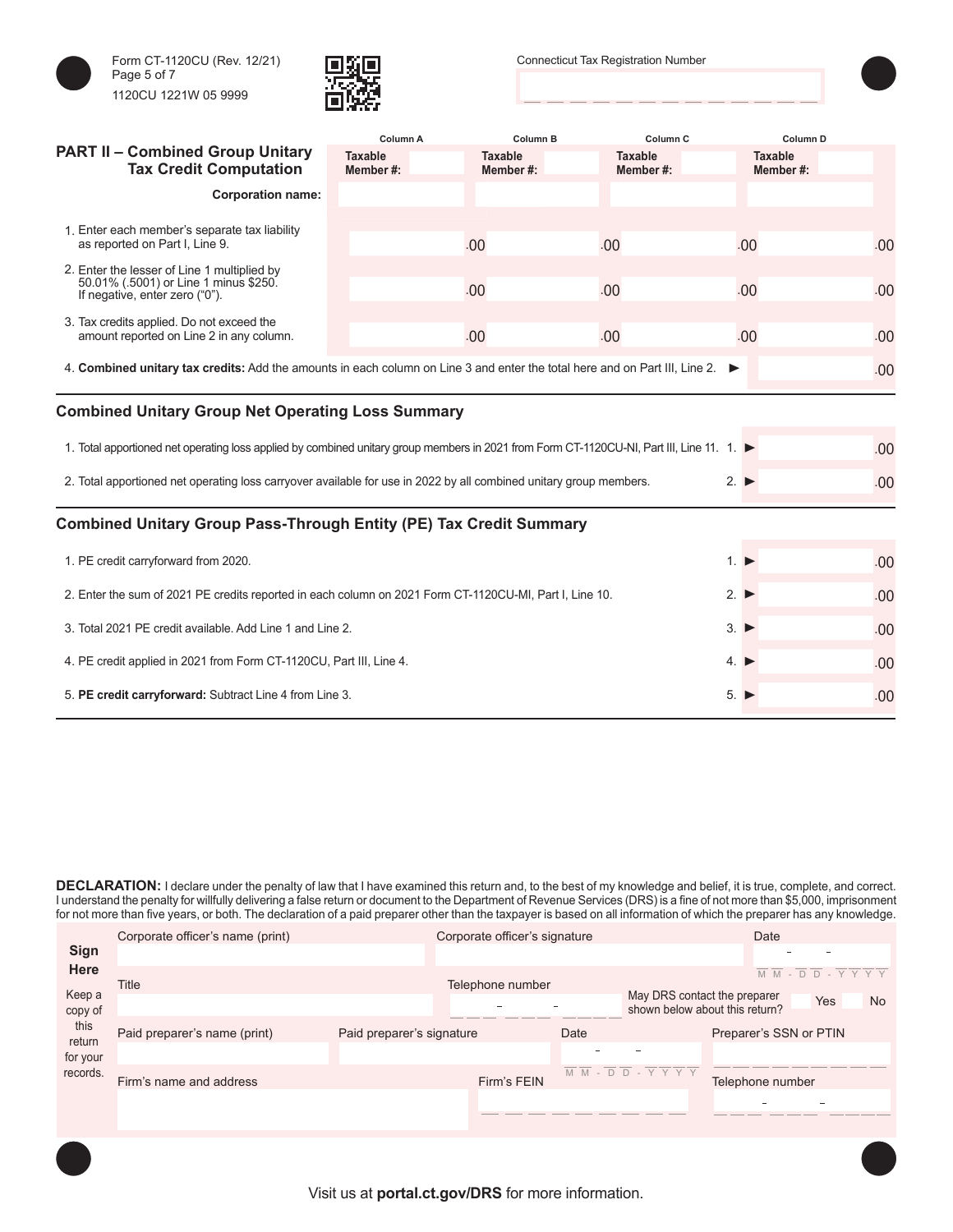



Connecticut Tax Registration Number



|    | Column E            |                            | Column F       | Column G | <b>Column H</b>     | Column I                   |
|----|---------------------|----------------------------|----------------|----------|---------------------|----------------------------|
|    | Taxable<br>Member#: | <b>Taxable</b><br>Member#: | <b>Taxable</b> | Member#: | Taxable<br>Member#: | <b>Taxable</b><br>Member#: |
|    |                     |                            |                |          |                     |                            |
|    |                     |                            |                |          |                     |                            |
| 1. |                     | .00                        | .00            | .00      | .00                 | .00                        |
| 2. |                     | .00                        | .00            | .00      | .00                 | .00                        |
| 3. |                     | .00                        | .00            | .00      | .00                 | .00                        |